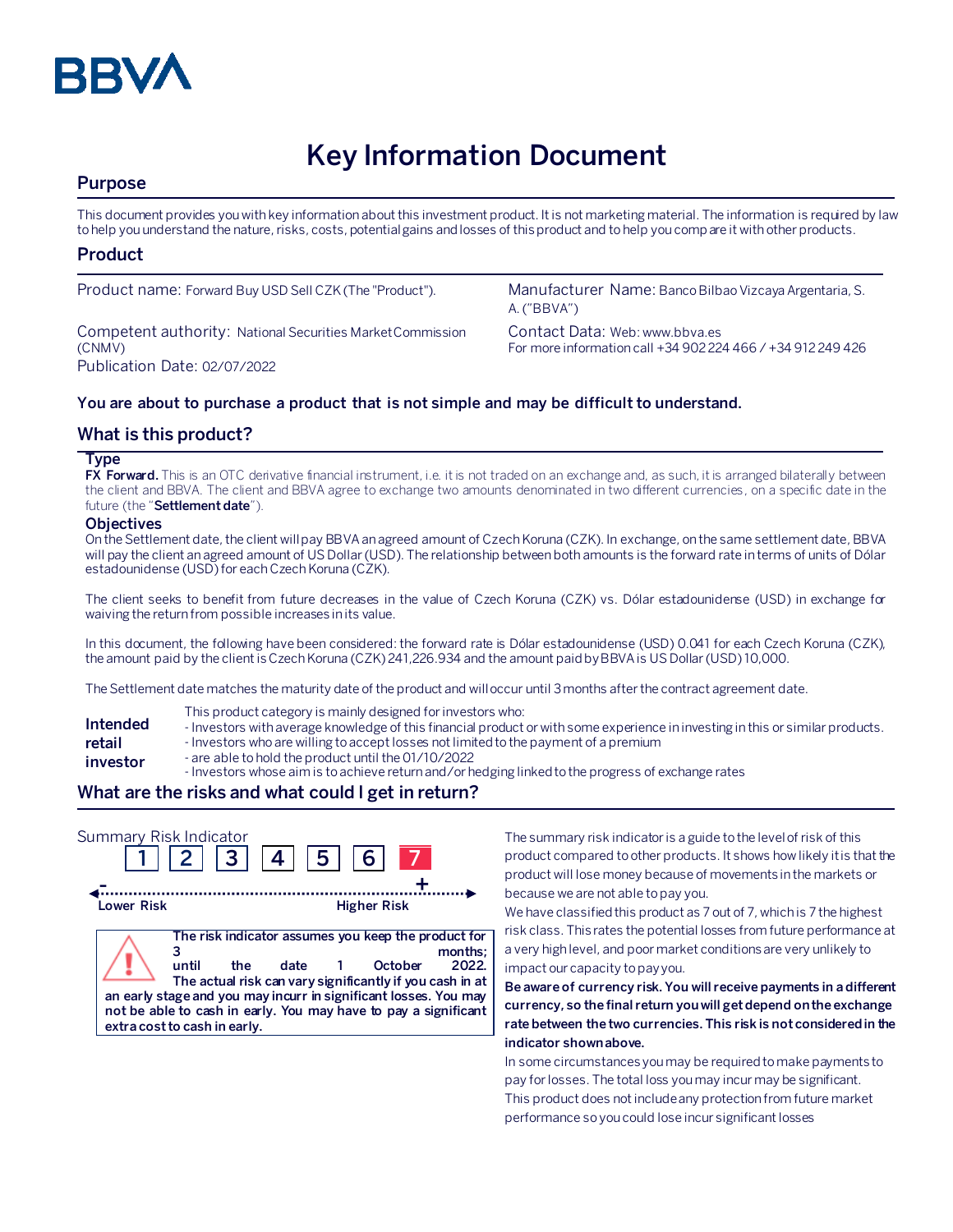#### Performance Scenarios

Market developments in the future cannot be accurately predicted. The scenarios shown are only an indication of some of the p ossible outcomes based on recent returns. Actual returns could be lower.

| Nominal Amount USD 10,000 |                                            |                         |  |
|---------------------------|--------------------------------------------|-------------------------|--|
| <b>Scenarios</b>          |                                            | 3 months final maturity |  |
| Stress scenario           | What you might get back or pay after costs | <b>USD-2.964</b>        |  |
|                           | Return/loss over nominal amount:           | $-29.64%$               |  |
| Unfavourable<br>scenario  | What you might get back or pay after costs | <b>USD-634</b>          |  |
|                           | Return/loss over nominal amount;           | $-6.34%$                |  |
| Moderate<br>scenario      | What you might get back or pay after costs | $USD-93$                |  |
|                           | Return/loss over nominal amount:           | $-0.93%$                |  |
| Favourable<br>scenario    | What you might get back or pay after costs | <b>USD 446</b>          |  |
|                           | Return/loss over nominal amount:           | 4.46%                   |  |

This table shows the money you could get back or pay over the next 3 months , under different scenarios, assuming a Nominal Value of 10,000 USD.The scenarios shown illustrate how your Nominal Amount could perform. You can compare them with the scenarios of other products.The scenarios presented are an estimate of future performance based on evidence from the past on how the value of this investment Nominal Amount varies, and are not an exact indicator. What you get will vary depending on how the market performs and how long you keep the Nominal Amount/product.

The stress scenario shows what you might get back or pay in extreme market circumstances, and it does not take into account the situation where we are not able to pay you. The figures shown include all the costs of the product itself, and includes the costs of your advisor or distributor. The figures do not take into account your personal tax situation, which may also affect how much you get back.

## **What happens if BBVA is unable to pay out?**

The customer would suffer a financial loss. In addition, this product is not covered by the Deposit Guarantee Fund for Financial Institutions or any other guarantee system or guarantor.

In the event of the resolution of BBVA (the process that would apply if BBVA were unviable or if it were foreseeable that it would become unviable in the near future and for reasons of public interest and financial stability it is necessary to avoid it going bankrupt), this product could be converted into shares or the payment obligations undertaken by BBVA to the customer could be reduced and the customer could therefore suffer losses.

## **What are the costs?**

The Reduction in Yield (RIY) shows what impact the total costs you pay will have on the performance of the product. The total costs take into account one-off, ongoing and incidental costs

The amounts shown here are the cumulative costs of the product itself, for three different holding periods. They include potential early exit penalties. The figures assume a Nominal Value of 10,000 USD. he figures are estimates and may change in the future.

#### **Costs Over Time**

| Nominal Amount USD 10,000 |                                                                      |  |
|---------------------------|----------------------------------------------------------------------|--|
| <b>Scenarios</b>          | If you cash in at the end of the recommended holding period 3 months |  |
| Total costs               | USD 64.82                                                            |  |
| Impact on return (RIY)    | 0.65%                                                                |  |

#### Composition of costs

The table below shows:

- the impact of the different types of costs on the performance of the product at the end of the recommended holding period;
- the meaning of the different cost categories.

|                  | This table shows the impact on return |       |                                                                                                                                                                                   |
|------------------|---------------------------------------|-------|-----------------------------------------------------------------------------------------------------------------------------------------------------------------------------------|
| One-off<br>costs | Entry costs                           | 0.65% | The impact of the costs you pay when entering your investment. The impact of the costs already<br>included in the price. This includes the costs of distribution of your product. |
|                  | Exit costs                            | 0.00% | The impact of the costs of exiting your investment when it matures                                                                                                                |